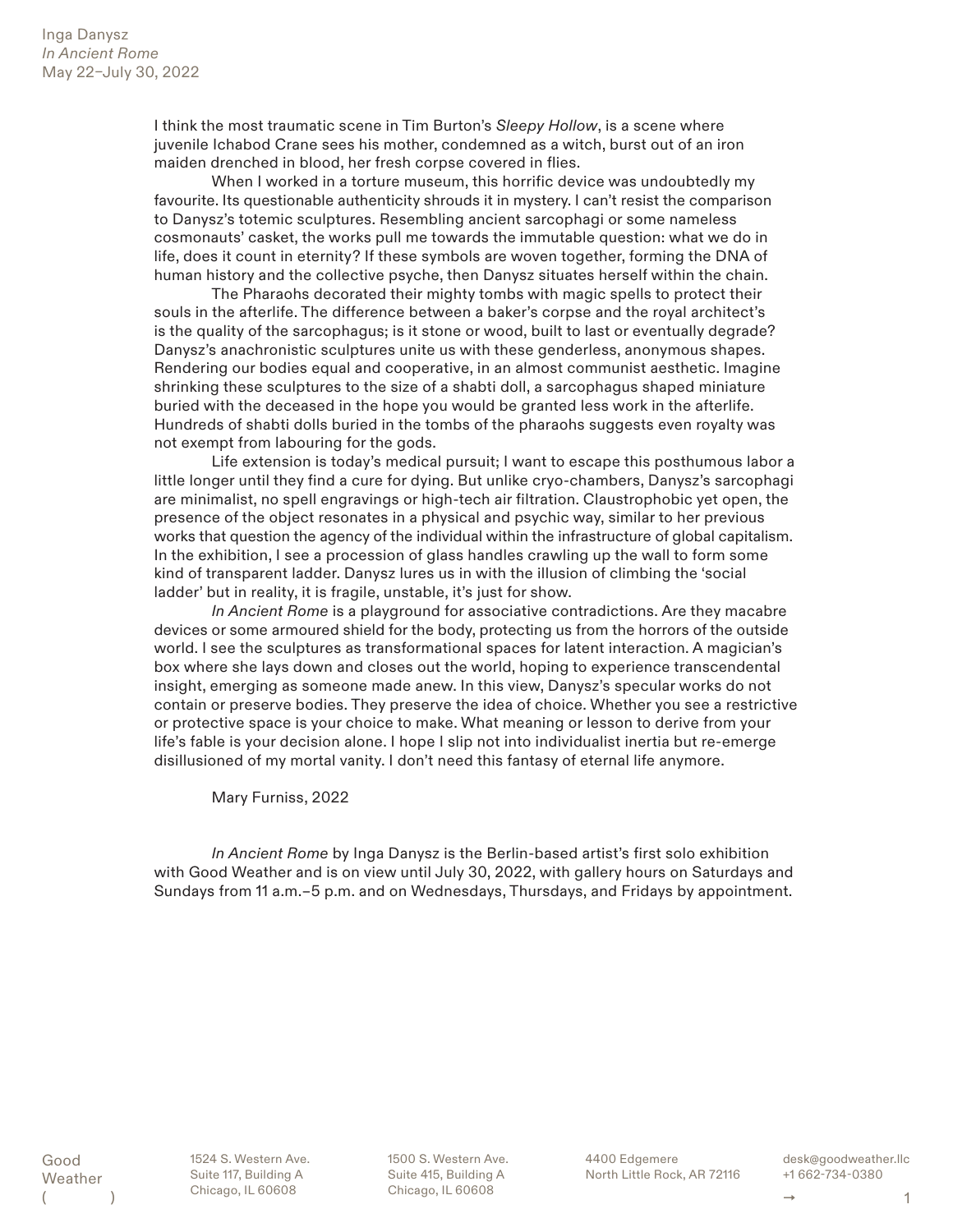



Good Weather  $($   $)$ 

1524 S. Western Ave. Suite 117, Building A Chicago, IL 60608

1500 S. Western Ave. Suite 415, Building A Chicago, IL 60608

4400 Edgemere North Little Rock, AR 72116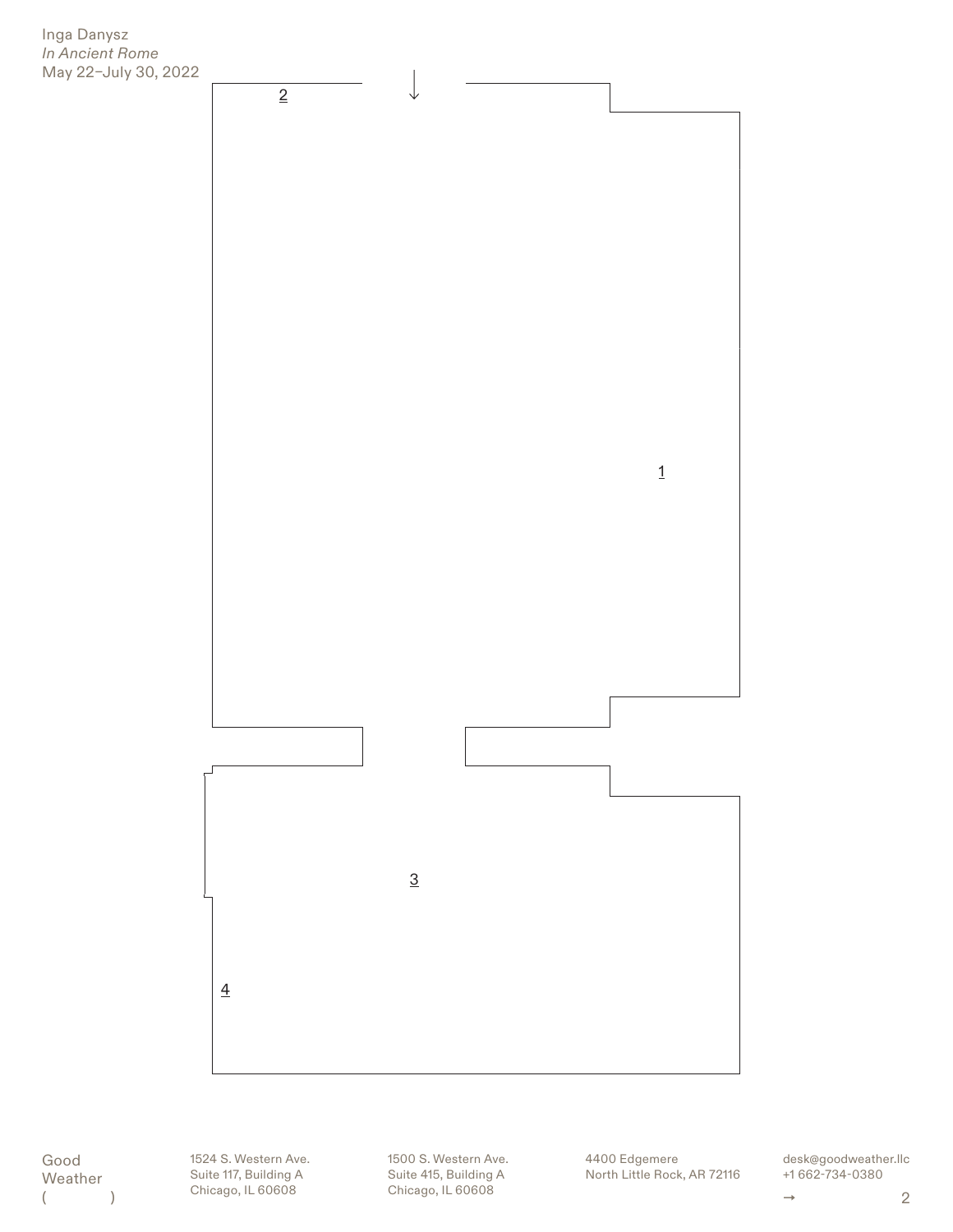Inga Danysz *In Ancient Rome* May 22–July 30, 2022

## 1

*Sarcophagus 02*, 2022 Aluminium, fabric Dimensions variable  $(191.5 \times 54 \times 34 \text{ cm})$ 

2

*Ladder* (Chicago), 2022 Glass, stainless steel Dimensions variable (2 × 55 × 19 cm each; 10 pieces)

3

*Sarcophagus 01*, 2022 Aluminium, stainless steel 191.5  $\times$  54  $\times$  34 cm

4

*Untitled*, 2022 Stainless steel  $25.5 \times 15.4 \times 5$  cm

Good Weather  $($  1524 S. Western Ave. Suite 117, Building A Chicago, IL 60608

1500 S. Western Ave. Suite 415, Building A Chicago, IL 60608

4400 Edgemere North Little Rock, AR 72116